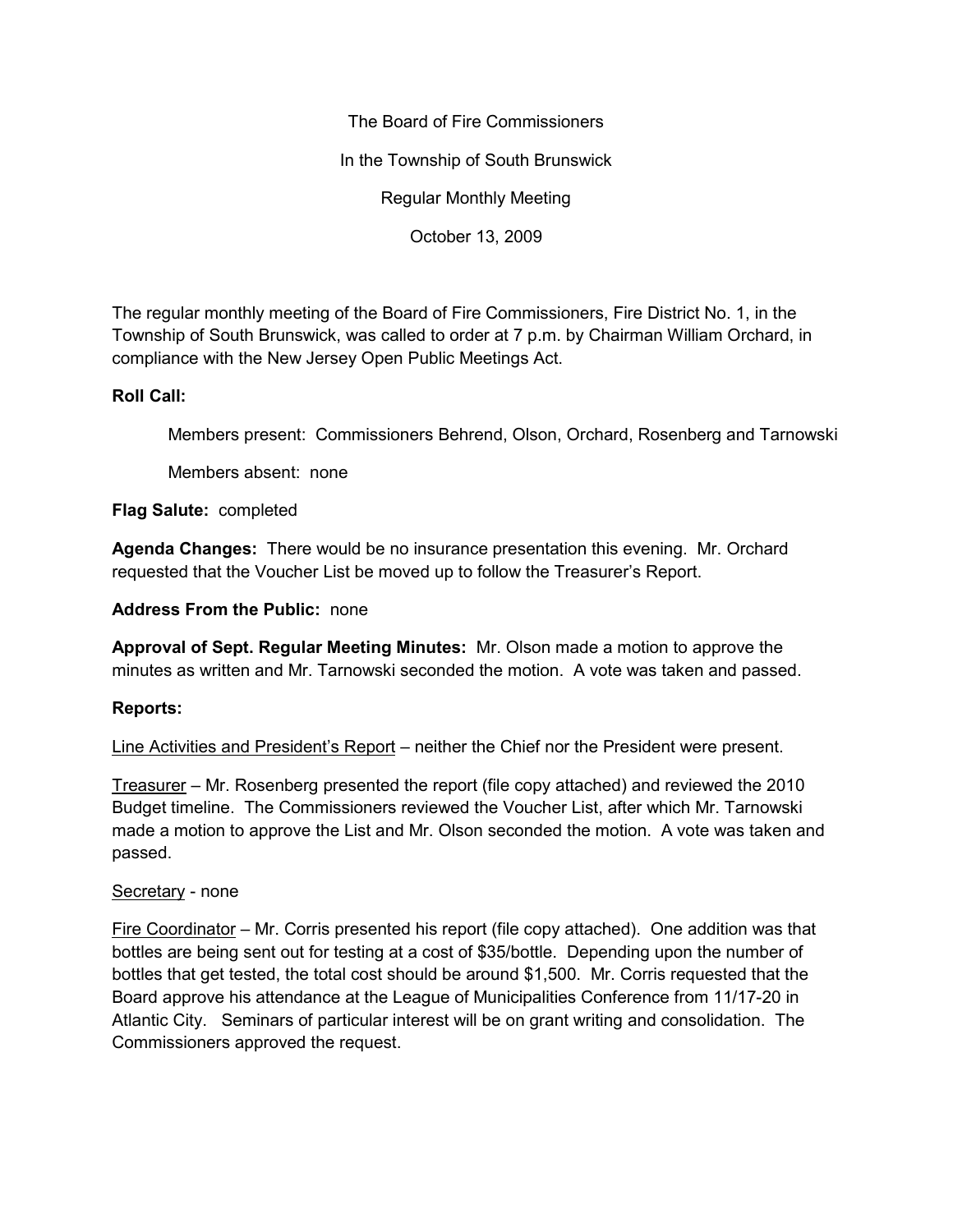Chairman – no report.

Standing Committee Reports –

*Fire Company Liaison –* no report.

*Rescue Squad Liaison –* no report.

*Public Relations –* The Open House went well and about 300-400 people attended. Mr. Rosenberg commended the Ladies Auxiliary on the scavenger hunt; it was a big hit.

The Newsletter was mailed out. Mr. Orchard commented on the nice job Mr. Corris and Mr. Behrend did. He noted that article on Mr. MacCarthy (file copy attached) was very nice.

*State Association –* Mr. Rosenberg reported that Mr. Harry Carter was re-elected President. Also, there was a brief talk by Christie Hartnet the new head of the DCA for budget purposes. She provided Mr. Rosenberg with a copy of the 2010 Budget timeline. She noted that the Board is still subject to the 4% cap. The next meeting will be held in December at Mon. Jct. Firehouse.

*Joint Board* – The next meeting will be on November 18<sup>th</sup> and all Commissioners are urges to attend.

*Insurance –* Mr. Orchard reported that the insurance company has agreed to pay the claim due to the lighting strike. He stated that he had investigated JIF, which is a workman's comp insurance. Based on his findings, it is not a good system.

*Station 23 –* previously discussed.

**Unfinished Business:** The issue of the Rescue Truck will be discussed in Executive Session. Mr. Rosenberg noted that the Chief had indicated to him that the cost would be about \$700K.

**New Business:** the 2010 Budget will be discussed after the Executive Session.

**Voucher List:** previously approved.

**Executive Session:** The Board went into Executive Session at 7:30 p.m. to discuss various firematic issues. They came out at 8:20 p.m.

**Address From the Public:** Mr. Scott Weiss from the Rescue Squad addressed the Board, stating they are looking for funds to equip their Rehab Truck. He stated that the truck would cover all of South Brunswick Township and a portion of Franklin Township. It was noted that Kingston has not taken advantage of Rehab. Mr. Weiss will provide the equipment and associated costs at next month's meeting. The Rescue Squad hopes to meet with the Fire Company's to get their input as to what they would like.